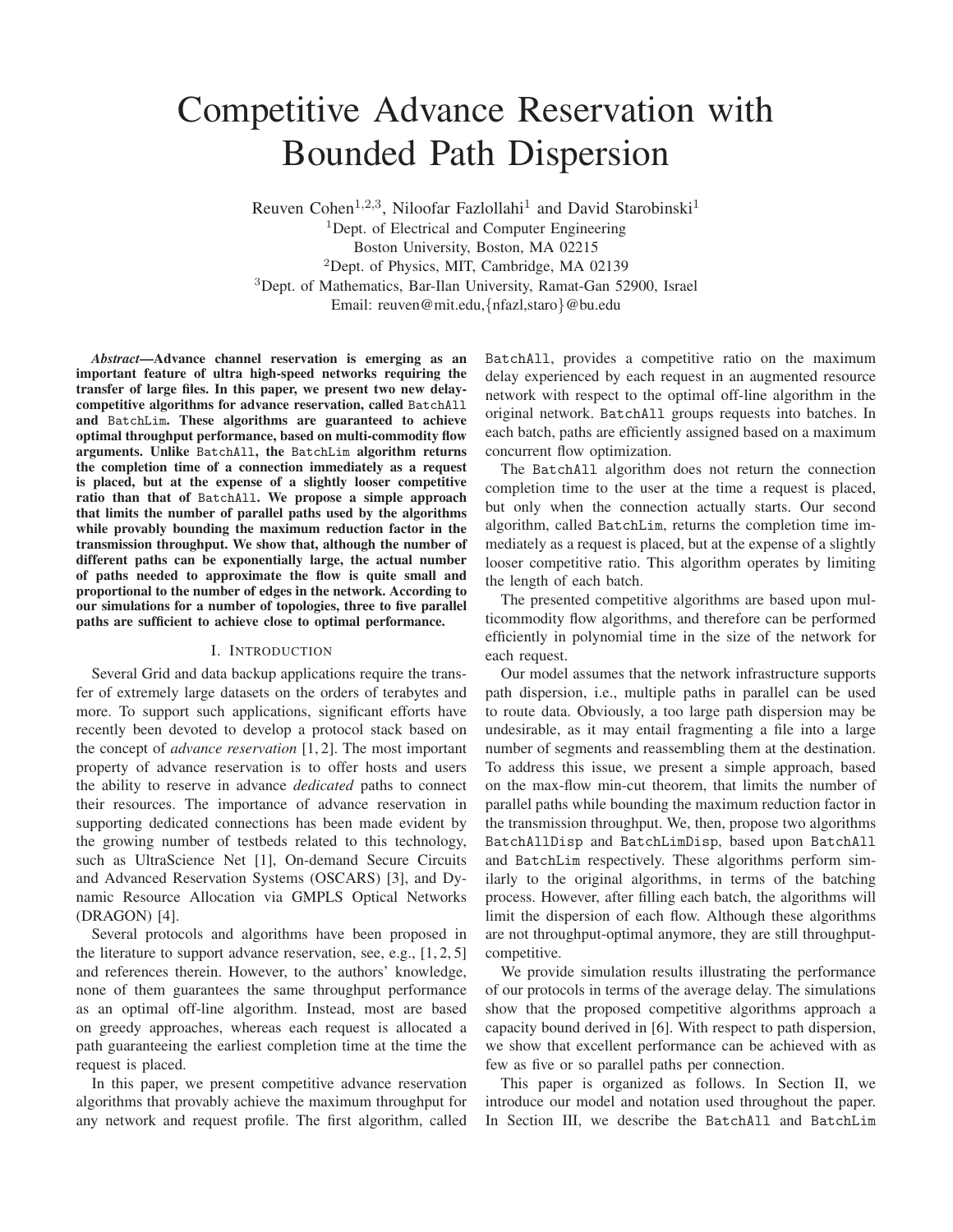algorithms and derive results on their competitive ratios (a previous version of BatchAll was presented in [6]). Our method for bounding path dispersion is described and analyzed in Section IV. In Section V, simulation results evaluating the performance of the algorithms for different network topologies and traffic parameters are presented. We conclude the paper in Section VI. Due to space constraints, some of the proofs are deferred to the on-line technical report [7].

## II. NETWORK MODEL

We present the network model that will be used throughout the paper. The model consists of a general network topology, represented by a graph  $G(V, E)$ , where V is the set of nodes and  $E$  is the set of links connecting the nodes. The graph  $G$  can be directed or undirected. The capacity of each link  $e \in E$  is  $C(e)$ . A connection request, also referred to as job, contains the tuple  $(s, d, f)$ , where  $s \in V$  is the source node,  $d \in V - \{s\}$  is the destination node, and f is the file size.

Accordingly, an advance reservation algorithm computes a starting time at which the connection can be initiated, a set of paths used for the connection, and an amount of bandwidth allocated to each path. Our model supports path dispersion, i.e., multiple paths in parallel can be used to route data.

In subsequent sections, we will make frequent use of multicommodity functions. The multicommodity flow problem is a linear planning problem returning true or false based upon the feasibility of transmitting concurrent flows from all pairs of sources and destination during a given time duration, such that the total flow through each link does not exceed its capacity. It is solved by a function multicomm $(G, L, T)$ , where L is a list of jobs, each containing a source, a destination, and a file size, and  $T$  is the time duration.

The maximum concurrent flow is calculated by the function maxflow(G, L). It returns  $T_{\text{min}}$ , the minimum value of T such that multicomm $(G, L, T)$  returns true. Both the multicommodity and maximum concurrent flow problems are known to be computable in polynomial time [8, 9].

#### III. COMPETITIVE ALGORITHMS

In this section, we present a new family of on-line, polynomial-time algorithms that rely on the idea of "batching" requests. Thus, instead of immediately reserving a path for each incoming request as in a greedy algorithm, we accumulate several arrivals in a batch and assign a more efficient set of flow paths to the whole batch. The proposed algorithms guarantee that the maximum delay experienced by each request in a network with augmented resources is within a finite multiplicative factor of the value achieved with an optimal off-line algorithm in the original network. Thus, these algorithms reach the maximum throughput achievable by any algorithm.

## *A. The* BatchAll *Competitive Algorithm*

In case no deterministic knowledge on the future requests is given, one would like to give some bounds on the performance of the algorithm compared to the performance of a "perfect" off-line algorithm (i.e., with full knowledge of the future and unlimited computational resources). We present here an algorithm, called BatchAll (since it batches together all pending requests), giving bounds on this measure.

The algorithm can be described as follows (we assume that there is initially no pending request). We denote by  $clk$  the value of a variable maintaining the clock (initially set to 0):

- 1) For a request  $l = \{s, d, f\}$  arriving when  $clk = t$ , give an immediate connection starting time and a connection ending time of  $t_c = t + \max \text{flow}(G, l)$ .
- 2) Set  $L \leftarrow$  null.
- 3) While  $clk < t_c$ ,
	- If another request  $l' = \{s', d', f'\}$  arrives: **–** Set  $L \leftarrow L \cup l'$  (i.e. add it to the waiting batch)
	- $-$  Mark  $t_c$  as its connection starting time
- 4) At time  $clk = t_c$ , calculate  $t' = \text{maxflow}(G, L)$ . • If  $t' = 0$  (i.e., there is no pending request) go back
	- to step 1.
	- Else assign a connection ending time  $t_c = t_c + t'$  to all requests in the batch  $L$  and go back to step 2.

We note that upon the arrival of a request, the BatchAll algorithm may return only the starting time of the connection. The allocated paths and completion time are computed only when the connection starts (in the next section, we present another competitive algorithm with a slightly looser competitive ratio but which always returns the completion time at the arrival time of a request).

We next compare the performance of an optimal off-line algorithm in the network with that of the BatchAll algorithm in an augmented network. The augmented network is similar to the original network, other than that it has a capacity of  $(1 + \varepsilon)C(e)$  at any link, e, that has capacity  $C(e)$  in the original network. This implies that the performance of the competitive algorithm is comparable if one allows a factor  $\varepsilon$ extra capacity in the links, or, alternatively, one may say that the performance of the algorithm is comparable to the optimal off-line algorithm in some lower capacity network, allowing the maximum rate of only  $(1 + \varepsilon)^{-1}C(e)$  for each link.

*Theorem 3.1 ([6]):* If we augment the resources of a network such that every edge has bandwidth  $(1 + \varepsilon)$  times the original bandwidth (for all  $\varepsilon > 0$ ), then for requests arriving up to any time  $t^*$  in such a network, the maximum waiting time from request arrival to the end of the transmission using BatchAll, is no more than  $2/\varepsilon$  times the maximum waiting time for arrivals up to  $t^*$  using the optimal algorithm in the original network.

*Corollary 3.2:* The saturation throughput of BatchAll is optimal because for any arbitrarily small  $\epsilon > 0$ , the delay of a request is guaranteed to be at most a finite multiplicative factor larger than the maximum delay of the optimal algorithm in the reduced resources network.

## *B. The* BatchLim *Competitive Algorithm*

The following algorithm, called BatchLim, operates in a similar setup to BatchAll. However, it gives a guarantee on the finishing time of a job when it is submitted.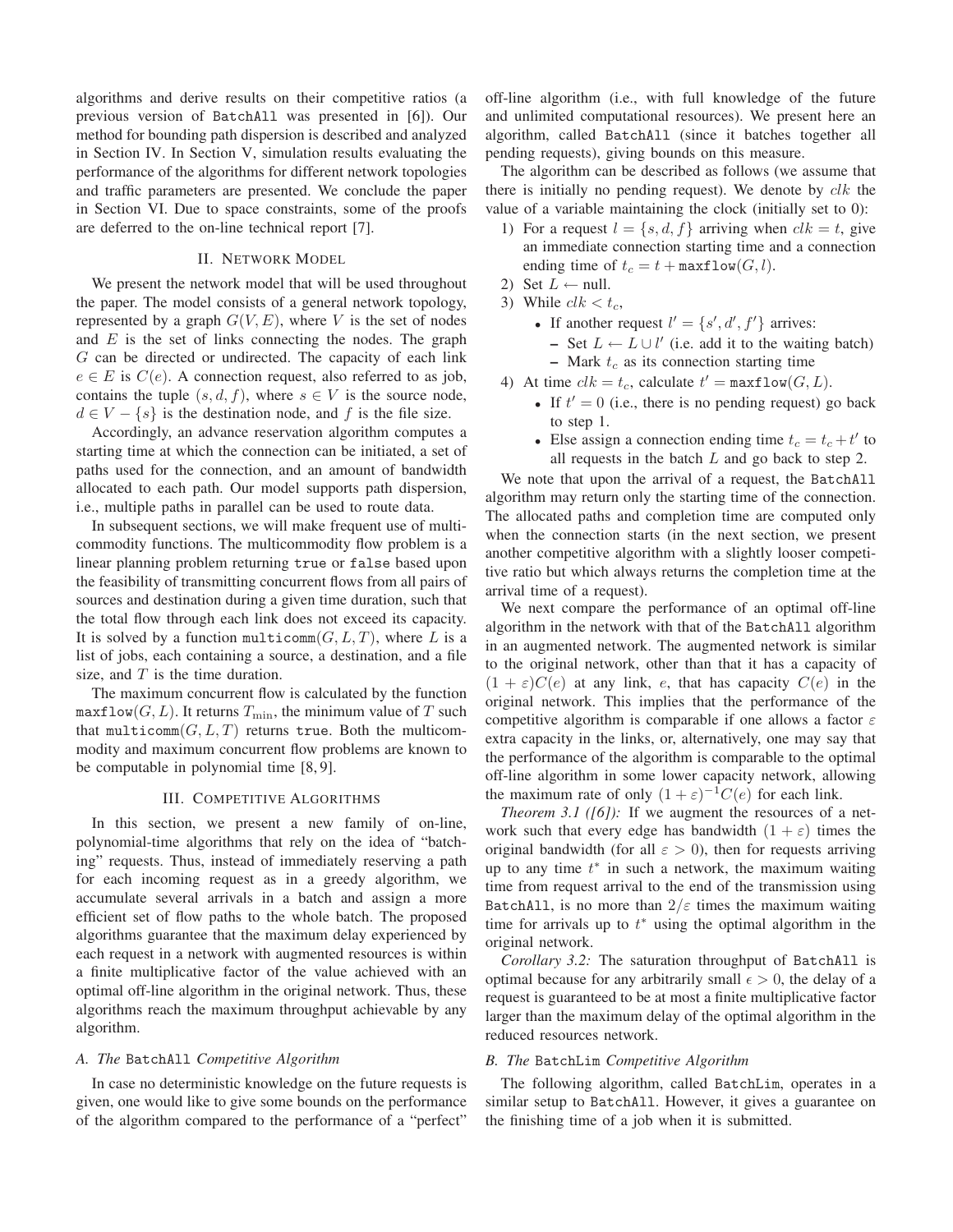The algorithm is based on creating increasing size batches in case of high loads. When the rate of request arrival is high, each batch created will be approximately twice as long as the previous one, and thus larger batches, giving a good approximation of the total flow will be created. When the load is low only a single batch of pending requests exists at most times, and its size will remain approximately constant or even decrease for decreasing load.

The algorithm maintains a list of times,  $t_i$ ,  $i = 1, \ldots, n$ , where for every interval,  $[t_i, t_{i+1}]$ , a batch of jobs denoted by batch  $i$  is assigned. When a new request between a source  $s$ and a destination  $d$  arrives at time  $t$ , then an attempt is first made to add it to one of the existing intervals by using a multicommodity flow calculation. If the attempt fails, a new batch is created and  $t_{n+1} = \max(t_n + (t_n - t), t_n + M)$ , where  $M = f/\text{maxflow}(G, s, d)$  is the minimum time for the job completion, is added to the time list. Thus, the job is assigned to the interval  $[t_n, t_{n+1}]$  with  $n \geq 2$ .

We next provide a detailed description of how the algorithm handles a new request arriving at time  $t$ . We use the tuple  $l = \{s, d, f\}$  to denote this job and the list  $L_i$  to denote the set of jobs already assigned to batch  $i$ .

- 1) Initialization: set  $i \leftarrow 1$ .
- 2) While  $i \leq n-1$ 
	- If multicomm $(G, L_i \cup l, t_{i+1} t_i) =$  true then return  $i$  and exit (check if request can be accommodated during batch  $i$ ).
	- $i \leftarrow i + 1$ .
- 3) Set  $M = \text{maxflow}(G, l)$ .
- 4) If  $M > t_n t$ then  $t_{n+1} \leftarrow t_n + M$ ;
	- else  $t_{n+1} \leftarrow t_n + (t_n t)$ .
- 5) Create a new batch consisting of job  $l$  and assign it to interval  $[t_n, t_{n+1}].$
- 6) Set  $n \leftarrow n + 1$ .
- 7) Return n.

Fig. 1 illustrates runs of the BatchAll and BatchLim algorithms for the same set of requests.

The next theorem provides a competitive ratio on the maximum waiting time in BatchLim. This theorem implies that BatchLim is also throughput-optimal.

*Theorem 3.3:* For every  $\varepsilon > 0$  and every time  $t^*$ , the maximum waiting time from the request time to the end of a job for any request arriving up to time  $t^*$  and for a network with augmented resources, is no more than  $4/\varepsilon$  times the maximum waiting time for arrivals up to  $t^*$  using the optimal algorithm in the original network.

#### IV. BOUNDING PATH DISPERSION

The algorithms presented in the previous sections do not limit the *path dispersion*, that is, the number of paths simultaneously used by a connection. In practice, it is desirable to minimize the number of such paths due to the cost of setting up many paths and the need to split a connection into many low capacity channels. The following suggests a method of achieving this goal.



Fig. 1. Illustration of the batching process by the algorithms BatchAll and BatchLim over a simple network topology consisting of three nodes *A*,*B* and *C*. The odd numbered jobs request one hour of maximum bandwidth traffic between nodes *A* and *B* and the even numbered jobs request one hour maximum bandwidth traffic between *B* and *C*. In BatchAll, a new batch is created for all requests arriving during the running of a previous batch. In BatchLim, for each new request an attempt is made to add it to one of the existing windows, and if it fails, a new window is appended at the end.

*Lemma 4.1:* In every flow of size F between two nodes on a directed graph  $G(V, E)$  there exists a path of capacity at least  $F/|E|$  between these nodes.

*Proof:* Remove all edges of capacity (strictly) less than  $F/|E|$  from the graph. The total capacity of these edges is smaller than  $F/|E| \times |E| = F$ . By the Max-Flow–Min-Cut theorem, the maximum flow equals the minimum cut in the network. Therefore, since the total flow is  $F$  there must remain at least one path between the nodes after the removal. All edges in this path have capacity of at least  $F/|E|$ . Therefore, the path capacity is at least  $F/|E|$ .

The following theorem establishes the maximum number of paths needed to achieve a throughput with a constant factor of that achieved by the original flow.

*Theorem 4.2:* For every flow of size F between two nodes on a directed graph  $G(V, E)$  and for every  $\alpha > 0$  there exists a set of at most  $\lceil \alpha |E| \rceil$  paths achieving a flow of at least  $(1-e^{-\alpha})F$ .

*Proof:* Apply Lemma 4.1,  $\lceil \alpha | E| \rceil$  times. Each time an appropriate path is found, its flow is removed from all of its links. For each such path the remaining flow is multiplied by at most  $1 - \frac{1}{|E|} \leq \exp\left(\frac{1}{|E|}\right)$ -.

Theorem 4.2 provides both an algorithm for reducing the number of paths and a bound on the throughput loss. To approximate the flow by a limited number of paths remove all edges with capacity less than  $F/|E|$  and find a remaining path. This process can be repeated to obtain improving approximations of the flow. The maximum number of paths needed to achieve an approximation of the flow to within a constant factor is linear in  $|E|$ , while the number of possible paths may be exponential in  $|E|$ .

Using the above approximation in conjunction with the competitive algorithms one can devise two new algorithms BatchAllDisp and BatchLimDisp, based upon BatchAll and BatchLim respectively. These algorithms perform similarly to BatchAll and BatchLim, in terms of the batching process. However, after filling each batch, the algorithms will limit the dispersion of each flow, and approximate the flow. To achieve a partial flow, each time we select the widest path from remaining edges (where the weights are determined by the link utilization in the solution of the multicommodity flow)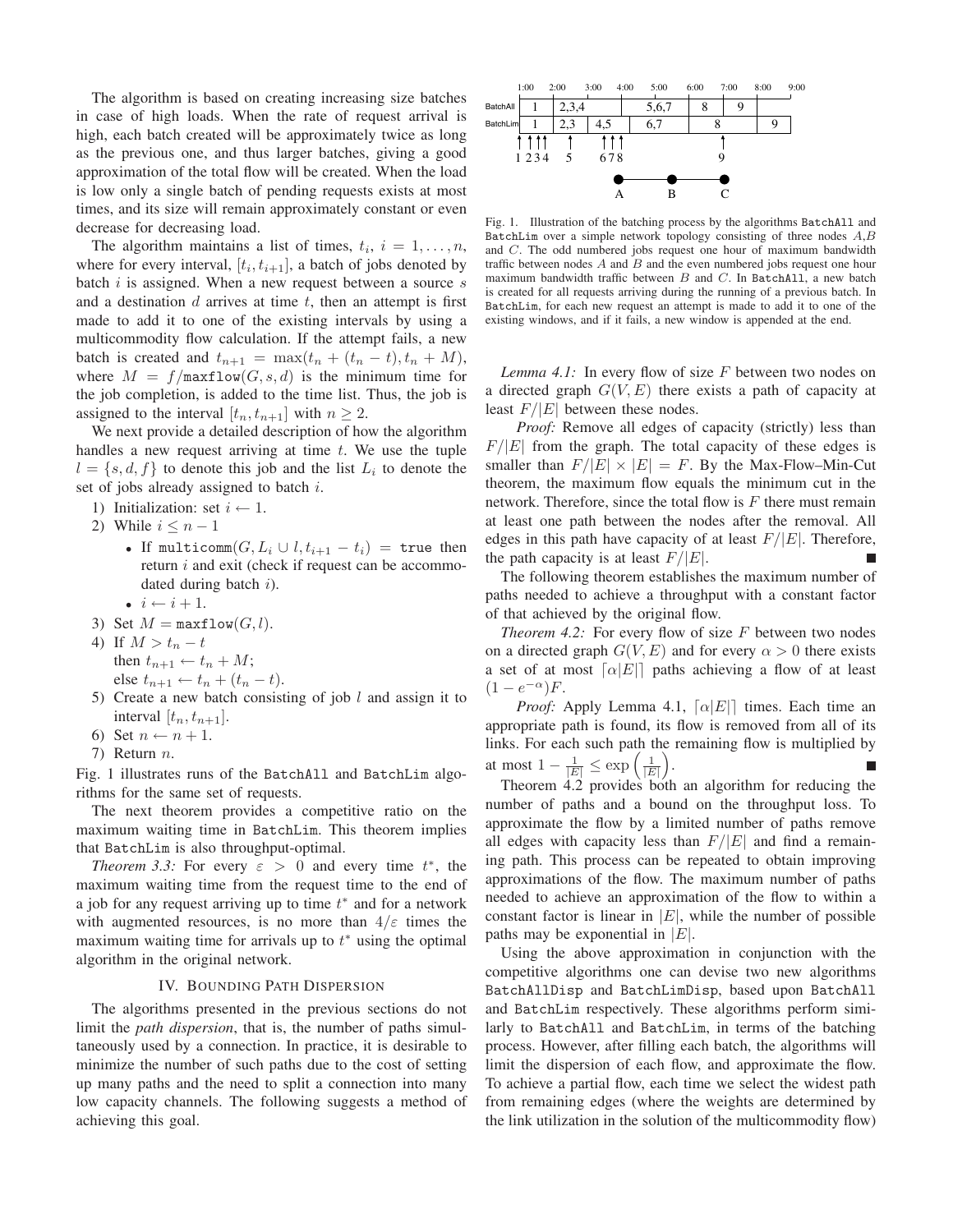

and reserve the total path bandwidth. We repeat this until either the desired number of paths is reached or the entire flow is routed.

## V. SIMULATIONS

In this section, we present simulation results illustrating the performance of the algorithms described in this paper. We evaluate the average delay of each algorithm, where delay is defined as the time elapsing from the point a request is placed until the corresponding connection is completed. The main points of interest are as follows: (i) how do the competitive algorithms fare with respect to each other and with respect to a capacity bound [6]? (ii) what value of path dispersion is needed to ensure good performance?

## *A. Simulation Set-Up*

We have developed our own simulator in C++. The simulator uses the COIN-OR Linear Program Solver (CLP) library [10] to solve multi-commodity optimization problems and allows evaluating our algorithms under various topological settings and traffic conditions. The main simulation parameters are as follows:

- *Topology:* our simulator supports arbitrary topologies. In this paper, we consider the two topologies depicted in Figure 2. One is a fully connected graph (clique) of eight nodes and the other is an 11-node topology, similar to the National LambdaRail testbed [11]. Each link on these graphs is full-duplex and assumed to have a capacity of 20 Gb/s.
- *Arrival process:* we assume that the aggregated arrival of requests to the network forms a Poisson process (this can easily be changed, if desired). The mean rate of arrivals is adjustable. Our delay measurements are carried out at different arrival rates, referred to as *network load*, in units of requests per hour.
- *File size distribution:*

We consider two models for the file size distribution:

1) Pareto:

$$
F(x)=1-\left(\frac{x_m}{x-\gamma}\right)^{\beta}, \text{ where } x\geq x_m+\gamma.
$$

In the simulations, we set  $\beta = 2.5$ ,  $x_m = 1.48$  TB (terabyte) and  $\gamma = 6.25 * 10^{-3}$  TB, implying that the mean file size is 2.475 TB.



Fig. 3. Performance comparison of algorithms BatchAll and BatchLim for the 8-node clique and exponential file size distribution.

2) Exponential:

$$
F(x) = \exp(-\lambda x), \text{ where } x \ge 0.
$$

In the simulations,  $1/\lambda = 2.475$  TB.

• *Source and Destination*: for each request, the source and destination are selected uniformly at random, except that they must be different nodes.

All the simulations are run for a total of at least  $10^6$  requests.

## *B. Results*

We first present simulation results for the clique topology. Figure 3 compares the performance of the BatchAll and BatchLim algorithms. The file size distribution is exponential. The figure shows that BatchLim is less efficient than BatchAll in terms of average delay, especially at low load. This result is somewhat expected given that BatchLim uses a less efficient batching process and its delay ratio is looser. However, since BatchLim is throughput-optimal, its performance approaches that of BatchAll at high load.

Figure 4 evaluates and compares the performance of the BatchAll and BatchAllDisp algorithms. For BatchAllDisp, results are presented for the cases where the path dispersion bound is set to either one, three, or five paths per connection. The file size distribution is exponential. The figure shows also a fluid bound on capacity derived in [6]. Its value represents an upper bound on the maximum network load for which the average delay of requests is still bounded.

The figure shows that BatchAll approaches the capacity bound at a reasonable delay value and that a path dispersion of at most five per connection (corresponding to  $\alpha = 0.089$ ) is sufficient for BatchAllDisp to achieve performance close to BatchAll. It is worth mentioning that, in this topology, there exist 1957 possible paths between any two nodes. Thus, with five paths, BatchAllDisp uses only 0.25% of the total paths possible. The figure also demonstrates the importance of multipath routing: the performance achieved using a single path per connections is far worse.